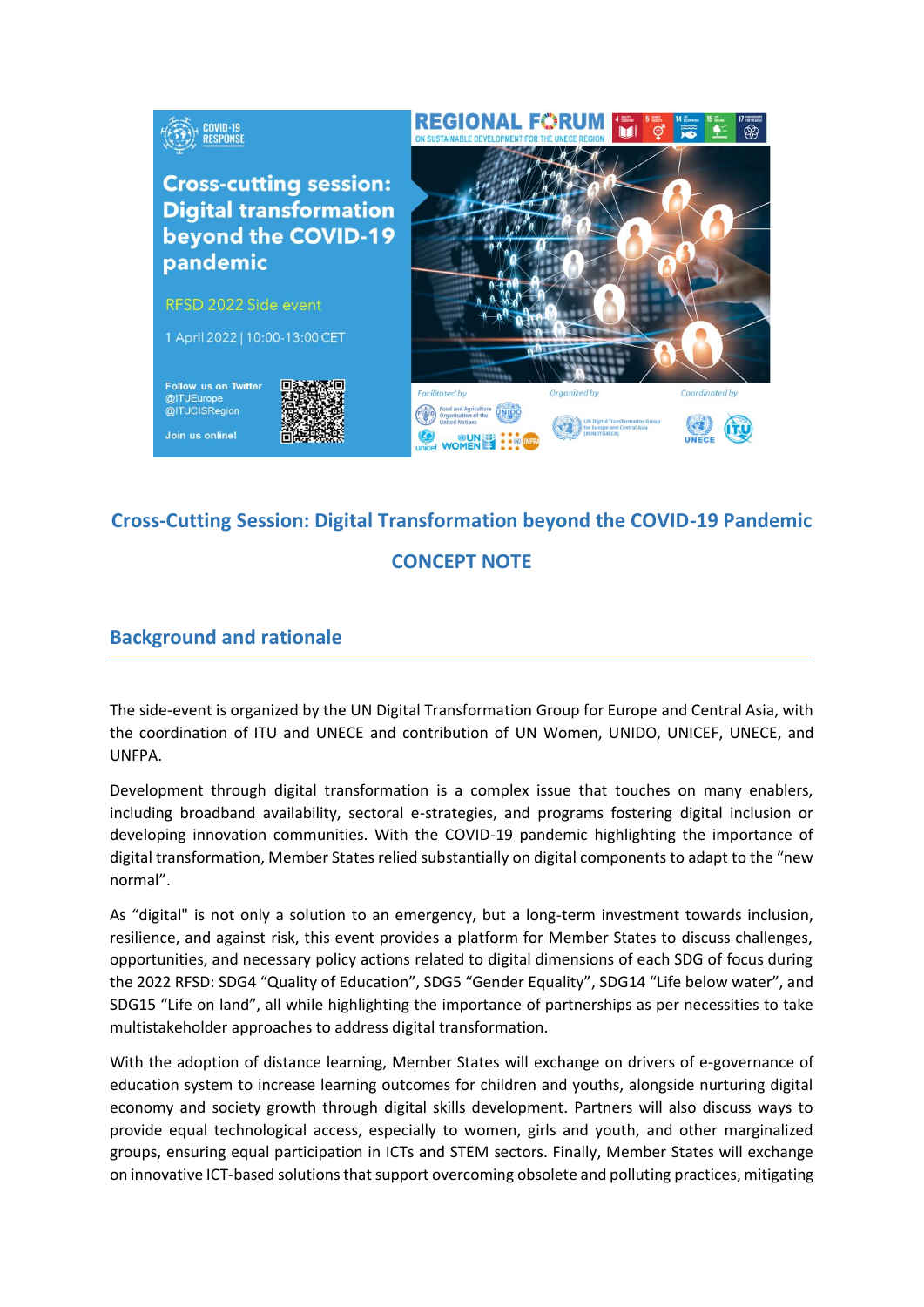environmental risks and challenges, conserving marine and terrestrial ecosystems, and sustainably using earth resources.

## **Session objectives and expected outcomes**

- Provide a platform for the Member States to discuss challenges, opportunities, and required policy actions related to address the digital dimensions of each Sustainable Development Goal (SDG) of focus during the 2022 RFSD, complementing the roundtable sessions of the Forum;
- Draw attention of the international communities on gaps to be addressed and good practices to be scaled up across the regions;
- Outcomes of the discussions to be channelled to the ECOSOC High-Level Political Forum (HLPF) 2022, the World Summit on the Information Society (WSIS) Forum 2022, and the Partner2Connect Digital Coalition.

# **Organizers**

**Lead organizers** Organized by the UN Digital Transformation Group for Europe and Central Asia, coordinated by ITU and UNECE

**Contributors:** UN Women, UNIDO, UNICEF, and UNFPA.

**Focal points:** Jaroslaw Ponder, Head, ITU Office for Europe; Sarah Delporte, Project Officer, ITU Office for Europe

**E-Mail:** Jaroslaw.Ponder@itu.int; Sarah.Delporte@itu.int; EURregion@itu.int

# **Agenda and Structure**

| <b>Draft Agenda</b> |                                                                                                                                                                                |
|---------------------|--------------------------------------------------------------------------------------------------------------------------------------------------------------------------------|
| $10:00 - 10:10$     | <b>Opening remarks</b>                                                                                                                                                         |
| $10:10 - 10:15$     | Special statement from the youth                                                                                                                                               |
|                     | This special statement from the youth will be delivered by a representative of the ITU<br>Generation Connect Europe Youth Group and will focus on viewpoints and aspiration on |
|                     | digital transformation processes related to the SDGs in focus for this year RFSD.                                                                                              |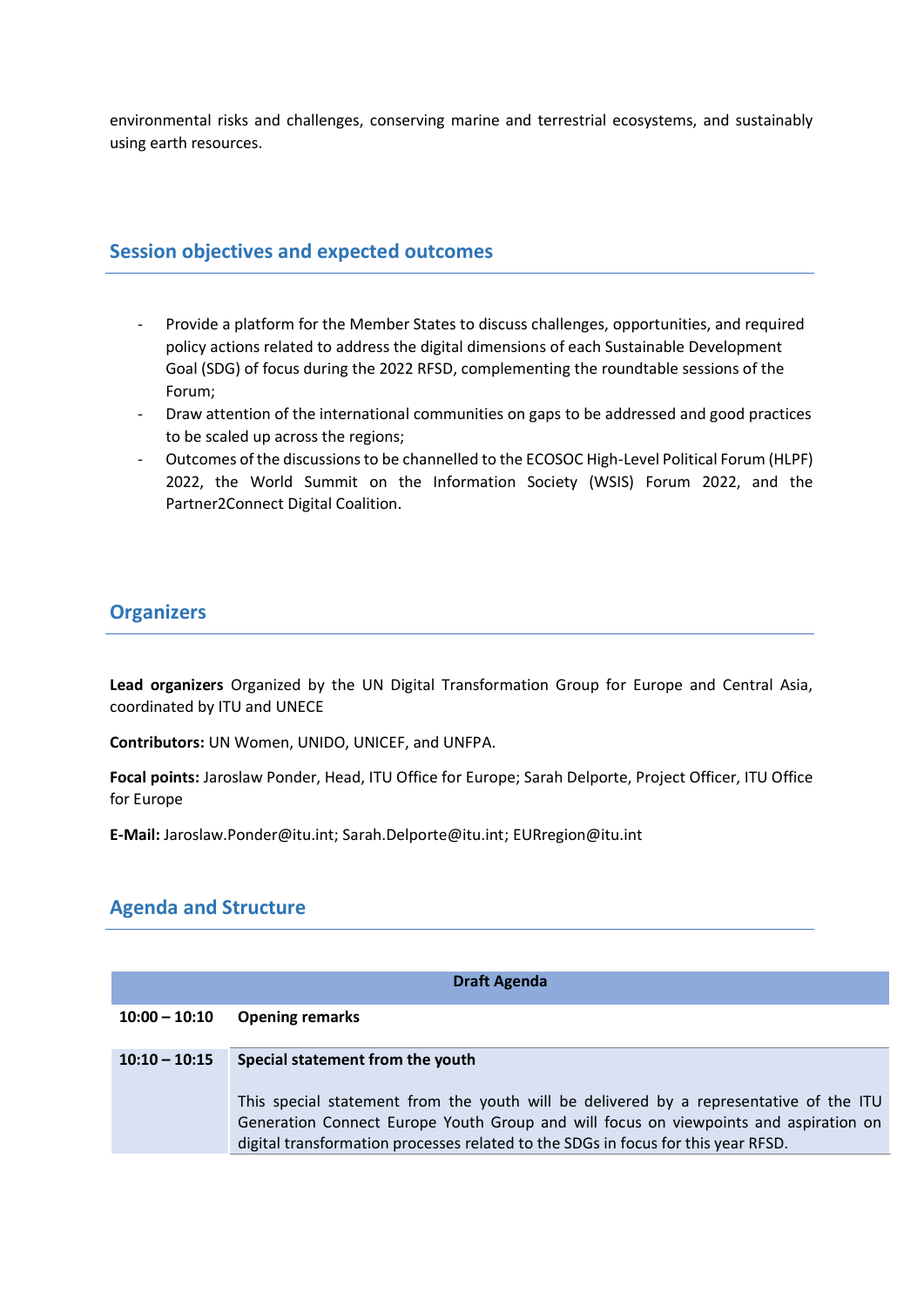#### **10:15 – 12:45 Segment 1: SDG 4 "Quality of Education"**

This segment will focus on answering the question: *"What are the main challenges of fostering digital skills development for all, e-governance of the education system and smart and flexible education delivery at home, and what are some solutions to grasp the potential of digital technology to improve quality and equity in education?"*

## **Segment 2: SDG 5 "Gender Equality"**

This segment will focus on answering the question: *"How can governments overcome challenges that hinder the participation of women, girls, youth and those from other marginalized groups at risk of exclusion and disadvantage in the labour market, in the digital world and STEAM sectors?"*

#### **Segment 3: SDG 14 "Life below water"**

This segment will focus on answering the questions:

- *"What are effective policies or actions that government can put in place to make digitization and digitalization processes green and sustainable?" and;*
- *How can innovative ICT-based solutions and emerging technologies support governments in mitigating environmental risks and challenges, and sustainably use natural and earth resources, inter alia conserving marine and terrestrial ecosystems?*

#### **Segment 4: SDG15 "Life on land"**

The segment 4 will intend to answer the same questions as the segment 3.

In addition, panellists in all segments will also answer the question *"How can multistakeholder*  partnerships support digital development and thereby accelerate the achievement of all *SDGs?"*

## **12:45 – 12:50 Special statement from the youth**

This special statement from the youth will be delivered by a representative of the ITU Generation Connect Europe Youth Group and will focus on viewpoints and aspiration on digital transformation processes related to the SDGs in focus for this year RFSD.

#### **17:20 – 17:30 Summary of the discussion and closing remarks**

The closing remarks will intend to summarize the discussion and key policy actions put forward by panellists to be channelled to the ECOSOC High-Level Political Forum (HLPF) 2022, the World Summit on the Information Society (WSIS) Forum 2022, and the Partner2Connect Digital Coalition.